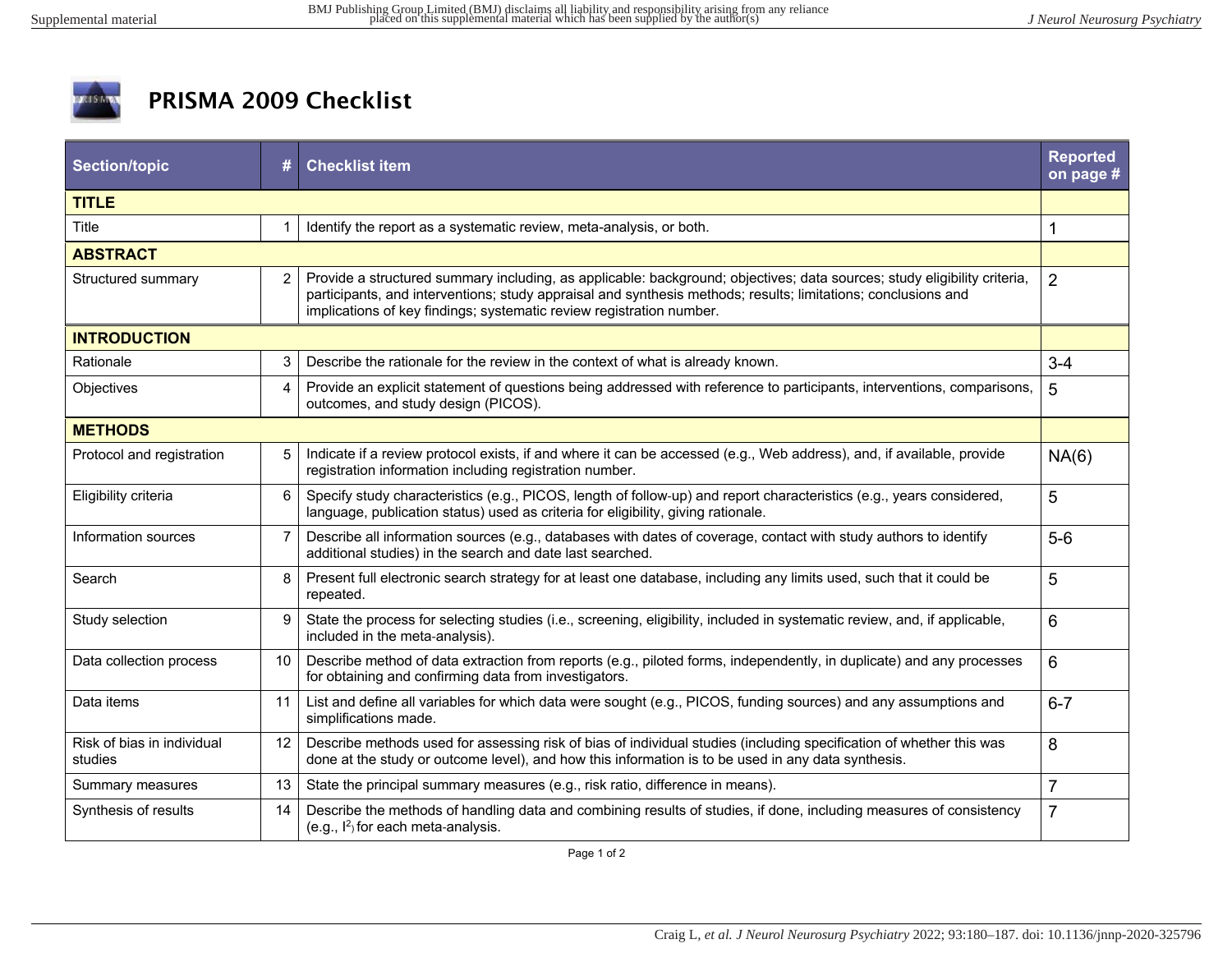

## PRISMA 2009 Checklist

| <b>Section/topic</b>          | #  | <b>Checklist item</b>                                                                                                                                                                                       | <b>Reported</b><br>on page # |  |
|-------------------------------|----|-------------------------------------------------------------------------------------------------------------------------------------------------------------------------------------------------------------|------------------------------|--|
| Risk of bias across studies   | 15 | Specify any assessment of risk of bias that may affect the cumulative evidence (e.g., publication bias, selective<br>reporting within studies).                                                             | 8                            |  |
| Additional analyses           | 16 | Describe methods of additional analyses (e.g., sensitivity or subgroup analyses, meta-regression), if done, indicating<br>which were pre-specified.                                                         | $7 - 8$                      |  |
| <b>RESULTS</b>                |    |                                                                                                                                                                                                             |                              |  |
| Study selection               | 17 | Give numbers of studies screened, assessed for eligibility, and included in the review, with reasons for exclusions at<br>each stage, ideally with a flow diagram.                                          | 9<br>Study<br>flow<br>figure |  |
| Study characteristics         | 18 | For each study, present characteristics for which data were extracted (e.g., study size, PICOS, follow-up period) and<br>provide the citations.                                                             | Table 1                      |  |
| Risk of bias within studies   | 19 | Present data on risk of bias of each study and, if available, any outcome level assessment (see item 12).                                                                                                   | Table 4                      |  |
| Results of individual studies | 20 | For all outcomes considered (benefits or harms), present, for each study: (a) simple summary data for each<br>intervention group (b) effect estimates and confidence intervals, ideally with a forest plot. | <b>Figures</b><br>$3-6$      |  |
| Synthesis of results          | 21 | Present results of each meta-analysis done, including confidence intervals and measures of consistency.                                                                                                     | $9 - 11$<br>Figures<br>$3-6$ |  |
| Risk of bias across studies   | 22 | Present results of any assessment of risk of bias across studies (see Item 15).                                                                                                                             | 16                           |  |
| Additional analysis           | 23 | Give results of additional analyses, if done (e.g., sensitivity or subgroup analyses, meta-regression [see Item 16]).                                                                                       | $16 - 17$                    |  |
| <b>DISCUSSION</b>             |    |                                                                                                                                                                                                             |                              |  |
| Summary of evidence           | 24 | Summarize the main findings including the strength of evidence for each main outcome; consider their relevance to<br>key groups (e.g., healthcare providers, users, and policy makers).                     | 17 & 20                      |  |
| Limitations                   | 25 | Discuss limitations at study and outcome level (e.g., risk of bias), and at review-level (e.g., incomplete retrieval of<br>identified research, reporting bias).                                            | 19                           |  |
| Conclusions                   | 26 | Provide a general interpretation of the results in the context of other evidence, and implications for future research.                                                                                     | 19                           |  |
| <b>FUNDING</b>                |    |                                                                                                                                                                                                             |                              |  |
| Funding                       | 27 | Describe sources of funding for the systematic review and other support (e.g., supply of data); role of funders for the<br>systematic review.                                                               | 21                           |  |